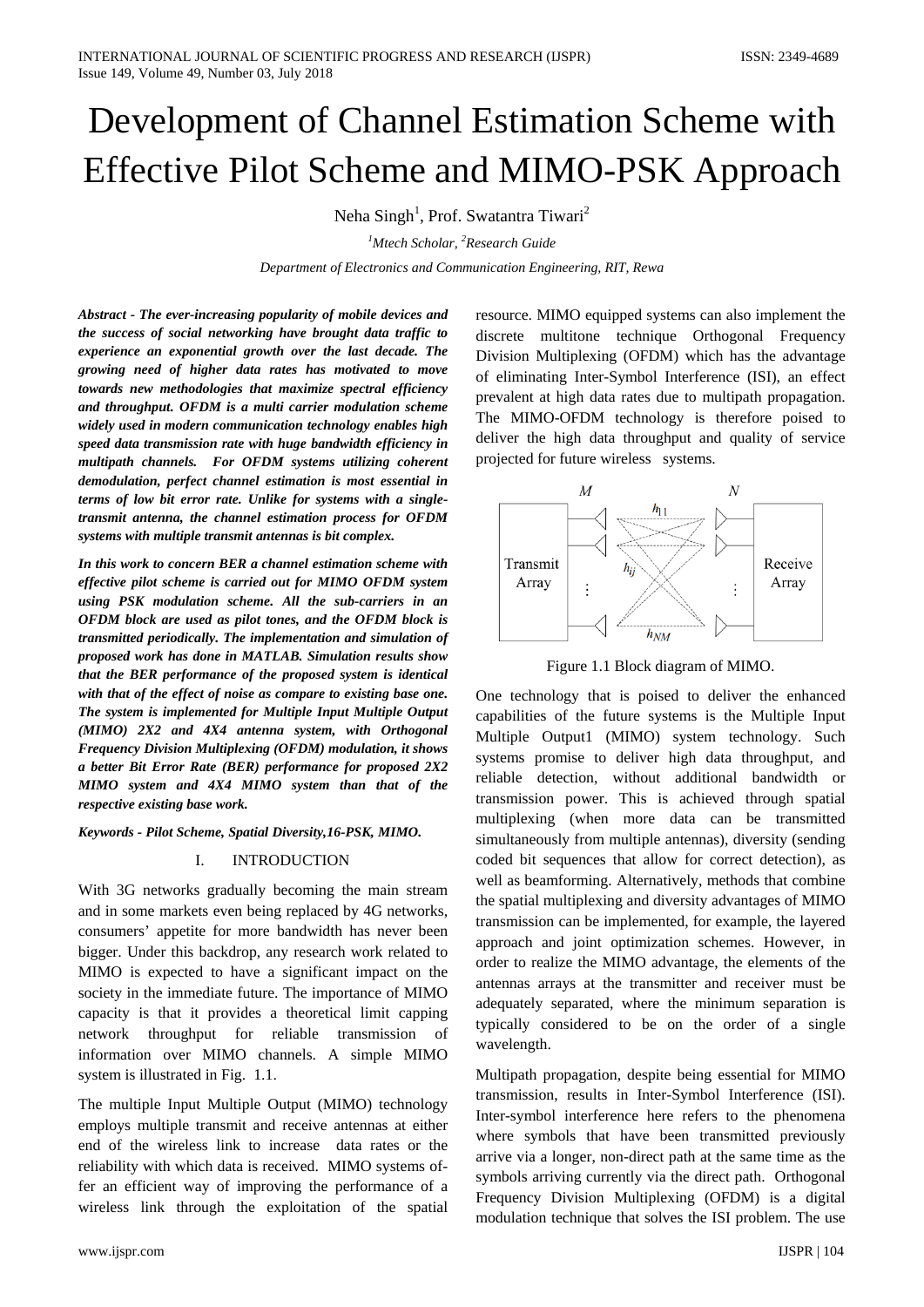of multiple antennas with OFDM (MIMO-OFDM) therefore represents a robust technology for high data rate communications systems. However, in order to benefit from the opportunities presented by the new technology, industry will have to accept higher complexity and accuracy in the implementation; otherwise the accumulated implementation losses may significantly degrade the system performance

## II. CHANNEL ESTIMATION

Channel estimation is required in wireless communication to counter the effects of channel on the signal. A defining characteristic of the wireless channel are the variations of the channel strength over time and over frequency. The variations can be roughly divided into two types:

1. Large-scale fading, due to path loss of signal as a function of distance and shadowing by large objects such as buildings and hills.

2. Small-scale fading, due to the constructive and destructive interference of the multiple signal paths between the transmitter and receiver.

To counter these effects various techniques are adopted at the receiver side. Mathematical models are used to predict the general behaviour of the channel in concern. Some important channel models are:

1. Rayleigh channel: For this model to be used it is required that there be many scatterers present, which means that Rayleigh fading can be a useful model in heavily built-up city centers where there is no line of sight between the transmitter and receiver and many buildings and other objects attenuate, reflect, refract and diffract the signal.

2. Rician channel: Rician channel is a transmission channel that may have a line-of-sight component and several scattered of multipath components.

3. Nakagami channel: The sum of multiple independent and identically distributed Rayleigh-fading signals have Nakagami distributed signal amplitude. This is particularly relevant to model interference from multiple sources in a cellular system.

Some popular techniques used at the receiver to detect the symbols sent through the channel are:

## 1. Detection by LSE (Least Square Error)

2. MMSE (Minimum Mean Square Error)

MIMO technology has attracted attention in wireless communications. MIMO systems have various advantages over SISO systems:

1. Significant increases in data transmission without additional bandwidth or transmit power. It achieves this by higher spectral efficiency (more bits per second per hertz

of bandwidth) and link reliability or diversity (reduced fading).

2. No need to alter the common air interface while upgrading.

3. By various coding techniques, depth and duration of fades are reduced.

Channel estimation is a basic essential for the MIMO-OFDM framework, which is a center innovation for the fourth generation mobile correspondence framework (4G) and past 4G. It secures the required direct data ahead of time with the point of influencing the steering to code of the transmitter more productive to influence the beneficiary to identify flags all the more successfully. In this manner, the precision of channel estimation is the most basic in the worries that decide the general execution of a MIMO-OFDM framework. Figure 2.1 demonstrates the fundamental model of channel estimation in MIMO OFDM framework.



Figure 2.1 Basic channel estimation scheme.

## III. PROPOSED METHODOLOGY

To design ubiquitous, high-quality, high-speed mobile multimedia transmission, various new technologies are constantly being applied to mobile communication systems. OFDM is one of the most promising core technologies in new generation of wireless mobile communication system to achieve high performance and reliability a channel estimation scheme with effective pilot scheme and MIMO-PSK Approach has proposed in this work to design and simulate proposed system in MATLAB. Block representation of proposed system has shown in figure 3.1. OFDM signals can be demodulated either coherently or differentially coherent manners. The most important advantage of differential demodulation is not requiring channel information, and the receiver is relatively simple. However, compared with coherent demodulation, system performance will be degraded from 3 to 4 dB. The pilot channel estimation methods are based on the pilot channel and pilot symbol used in this work.

For pilot based channel estimation of proposed MIMO OFDM system. A suitable pilot pattern needs to be considered first. Then, pilot-based channel estimation algorithm with low complexity is applied. Finally, a PSK demodulation method toward effective channel estimation is applied.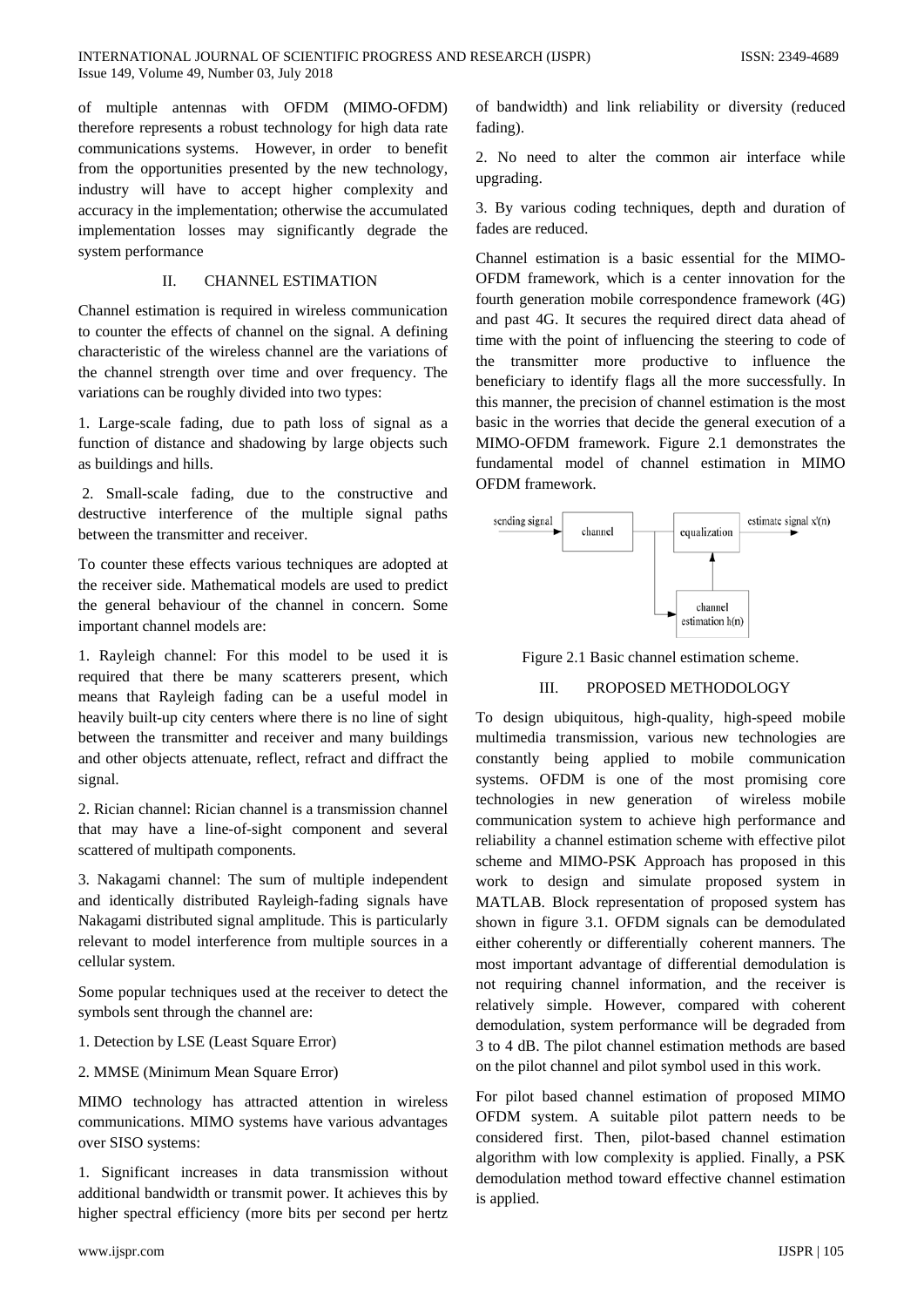

Figure 3.1 Block Diagram of Proposed systems.

The first one, block-type pilot channel estimation, is performed by inserting pilot tones into all subcarriers of OFDM symbols with a specific period in time.



Figure 3.2 Implementation and Simulation Flow.

There are mainly three blocks are there in transmitter end of proposed system. First, 16-PSK modulation is applied on information signal. Second, pilot scheme is applied on modulated information signal for effective detection. Third, Rayleigh fading channel. Channel effect and noises are added in transmitting signal. At the receiver end a

detection scheme is used to detect pilot symbols and recover signal. A 16-PSK demodulation is applied on received signal to obtain error free information signal.

The Process flow Implementation and Simulation of proposed system in Matlab environment has shown in figure 3.2.

#### IV. SIMULATION OUTCOMES

The simulation of proposed model is done in MATLAB, the channel is designed as a Rayleigh channel and the simulation outcomes are shown on MATLAB GUI. From the results it can be analyzed that the proposed system with different spatial diversity i.e. multiple input multiple output (MIMO) enhances the estimation performance of system and reduces error. The MIMO-OFDM system for simulation is designed to form the scenario in which the number of transceiver antennas in the transmitter and receiver are set as  $NT = 2$ ,  $NR = 2$  and  $NT = 4$ ,  $NR = 4$ , respectively.

It is analyzed by simulation that the BER bit error rate and SNR signal to noise ratio performance of received signal for deferent antenna configuration are different

In Figure 4.1 BER calculation of the proposed MIMO OFDM system with 4 Transmitting antennas and 2 receiving antennas are shown using PSK-16 modulation scheme. The BER vs SNR plot in dB.



Figure 4.1 BER of the Proposed System with 4 Transmitting Antennas and 2 Receiving Antennas.

The mean squared error (MSE) calculation and plot of proposed model has shown in Figure 4.2 for 4 transmitting antennas and 2 receiving antennas. MSE represents procedure for error estimation based on square of errors the average squared difference of estimated error values used to evaluation of system performance.

Two different line color red and black shades in Fig. 4.1 shows the comparison of proposed work with previous work in terms of BER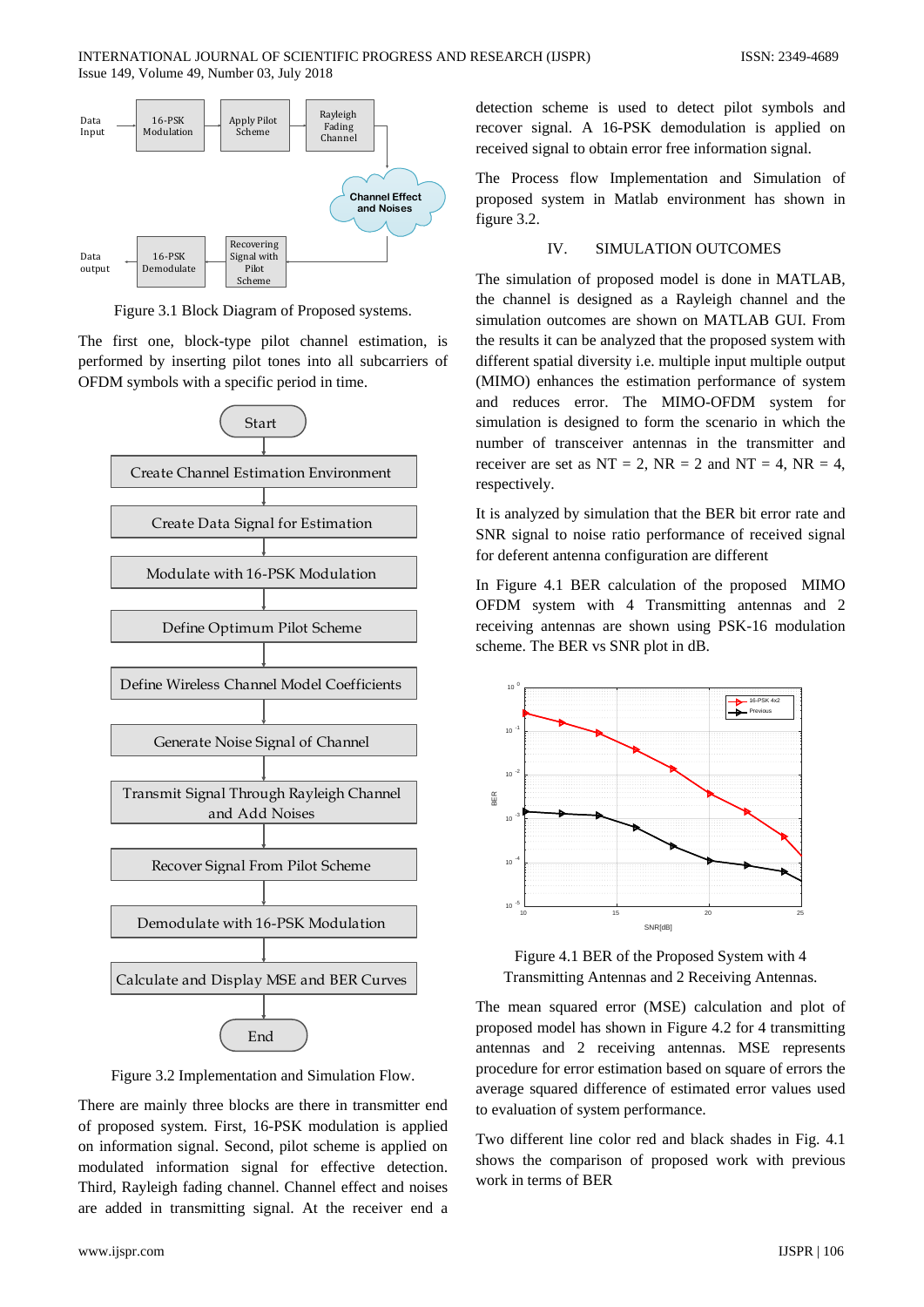

Figure 4.2 MSE of the Proposed System with 4 Transmitting Antennas and 2 Receiving Antennas.

Two different line color red and black shades in Fig. 4.2 shows the comparison of proposed work with previous work in terms of MSE.



Figure 4.3 BER of the Proposed System with 4 Transmitting Antennas and 4 Receiving Antennas



Figure 4.4 MSE of the Proposed System with 4 Transmitting Antennas and 4 Receiving Antennas.

Similarly to Figure 4.1 bit error rate BER for the proposed MIMO OFDM system with 4 Transmitting antennas and 4 receiving antennas are shown in Figure 4.3 using PSK-16 modulation scheme. The color shades in Fig. shows the comparative analysis of proposed work with corresponding previous work. Red line represents proposed work and black line represents previous work. The BER vs SNR plot in dB.

MSE calculation and representation for 4X4 transmitter and receiver antennas are shown in Figure 4.4. Comparison of proposed work with corresponding existing work is represented by two color shades red and black correspondingly.

The comparative analysis of proposed work and previous work are outlined in Table 1 Comparison of MSE (Previous and Our Work ).

Table 1: Comparison of MSE (Previous and Our Work )

| <b>SNR</b> | <b>Previous</b><br>Work[1] | <b>Our Work</b> | <b>Our Work</b> |
|------------|----------------------------|-----------------|-----------------|
|            |                            | 4x2             | 4x4             |
| 10         | $-7.1872$                  | 31.2562         | 23.20781        |
| 12         | -7.9648                    | 26.9614         | 15.28714        |
| 14         | $-8.9031$                  | 22.0661         | 5.584746        |
| 16         | $-10.1860$                 | 14.4561         | $-6.61942$      |
| 18         | $-12.2495$                 | 5.9018          | $-23.0103$      |
| 20         | $-14.1064$                 | $-5.3940$       |                 |
| 22         | $-15.9403$                 | $-13.7623$      |                 |
| 24         | $-18.1416$                 | $-24.9485$      |                 |
| 26         | $-22.1416$                 | $-43.0103$      |                 |

It very clear from table 5.1 that the proposed work have better MSE against previous work. To evaluate the performance of proposed work in terms of BER a comparative analysis of BER performance of proposed work with base work are outlined in below Table 2. Which is also seems better as compared to previous base work.

Table 2: Comparison of BER (Previous and Our Work )

| <b>SNR</b> | <b>Previous</b><br>Work[1] | <b>Our Work</b>       | <b>Our Work</b>       |
|------------|----------------------------|-----------------------|-----------------------|
|            |                            | 4x2                   | 4x4                   |
| 10         | $1.46x10^{-3}$             | $2.58 \times 10^{-1}$ | $1.02 \times 10^{-1}$ |
| 12         | $1.30x10^{-3}$             | $1.58 \times 10^{-1}$ | $4.11x10^{-2}$        |
| 14         | $1.19x10^{-3}$             | $8.97x10^{-2}$        | $1.35x10^{-2}$        |
| 16         | $6.39x10^{-4}$             | $3.74 \times 10^{-2}$ | $3.30x10^{-3}$        |
| 18         | $2.40 \times 10^{-4}$      | $1.40x10^{-2}$        | $5.00x10^{-4}$        |
| 20         | $1.11x10^{-4}$             | $3.80x10^{-3}$        |                       |
| 22         | $8.67x10^{-5}$             | $1.45x10^{-3}$        |                       |
| 24         | $6.27 \times 10^{-5}$      | $4.00x10^{-4}$        |                       |
| 26         | $2.27 \times 10^{-5}$      | $5.00 \times 10^{-5}$ |                       |